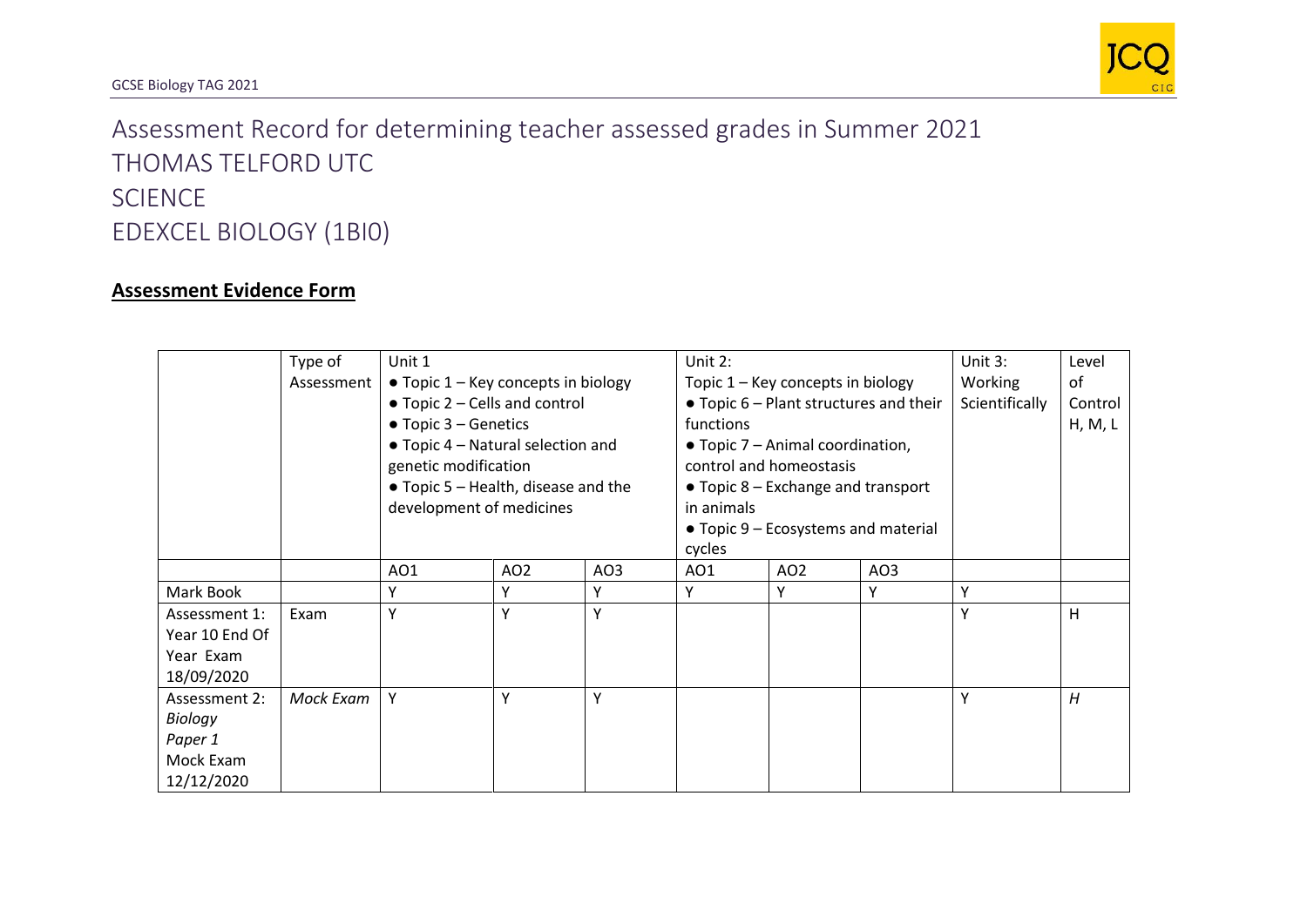

## GCSE Biology TAG 2021

| Assessment 3:   | Mock Exam  |   |   |   | Υ | Υ | Υ | Υ | H         |
|-----------------|------------|---|---|---|---|---|---|---|-----------|
| Biology         |            |   |   |   |   |   |   |   |           |
| Paper 2         |            |   |   |   |   |   |   |   |           |
| Mock Exam       |            |   |   |   |   |   |   |   |           |
| 26/04/2021      |            |   |   |   |   |   |   |   |           |
| Assessment 4:   | Exam       | Υ | Y | Υ |   |   |   | Υ | M         |
| SB <sub>3</sub> | Answer     |   |   |   |   |   |   |   |           |
| Genetics        |            |   |   |   |   |   |   |   |           |
| 4/5/2021        |            |   |   |   |   |   |   |   |           |
| Assessment 5:   | Exam       | Υ | Y | Y | Y |   |   | Υ | M         |
| SB5             | Answer     |   |   |   |   |   |   |   |           |
| Health &        |            |   |   |   |   |   |   |   |           |
| <b>Disease</b>  |            |   |   |   |   |   |   |   |           |
| 10/5/2021       |            |   |   |   |   |   |   |   |           |
| Assessment 6:   | Exam       |   |   |   | Υ | Υ | Υ | Υ | M         |
| SB7             | Answer     |   |   |   |   |   |   |   |           |
| Homeostasis     |            |   |   |   |   |   |   |   |           |
| 11/5/2021       |            |   |   |   |   |   |   |   |           |
| Assessment 7:   | Exam       |   |   |   | Y | Y | Y | Υ | ${\sf M}$ |
| Eco-Systems     | Answer     |   |   |   |   |   |   |   |           |
| 17/5/2021       |            |   |   |   |   |   |   |   |           |
| Assessment 8:   | Microsoft  | Υ | Υ | Υ | Υ | Y | Υ | Υ | L         |
| Y11 Mid-        | Forms      |   |   |   |   |   |   |   |           |
| sessional       | Online     |   |   |   |   |   |   |   |           |
| Exam            | Assessment |   |   |   |   |   |   |   |           |
| 9/2/2021        |            |   |   |   |   |   |   |   |           |

## **If an assessment objective has been omitted at subject cohort level please briefly outline the reasons why:-**

All assessment objectives have been covered by the evidence requested.